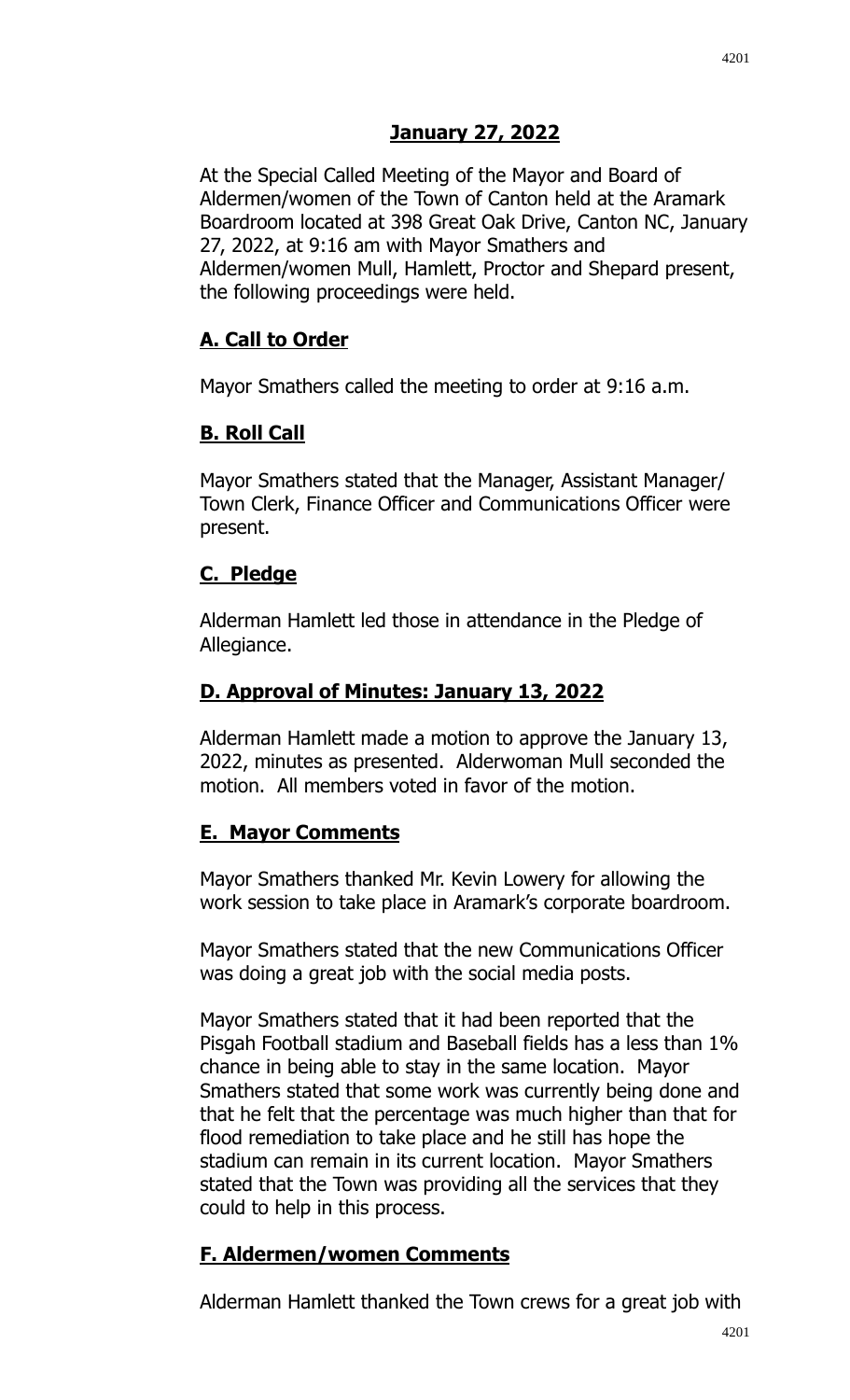the snow removal and clean-up. Alderman Hamlett stated that Josh Piurowski did a great job on his first storm in charge. Alderman Hamlett stated that he appreciated Town staff working to restore everything that we can, like the Dog Park, for the Citizens. Alderman Hamlett said he hoped the public understood that the playground, swimming pool, and other recreation projects would take time as they must go through the FEMA process and we were not choosing one over the other, rather restoring what we can as quickly as possible. Alderman Hamlett asked the location of the annual Polar Plunge? Mayor Smathers stated that the Polar Plunge would be held at Lake Junaluska this year.

All other members agreed with Alderman Hamlett's comments.

### **G. Public Comments**

N/A

### **H. Reports from the Manager**

Manager Scheuer stated that the Sims family that had devastated flood damage from Tropical Storm Fred were the recipient of the furniture gift from Ms. Judy Bodicker and they truly appreciated the generosity of Ms. Bodicker. Mayor Smathers stated that people like Ms. Bodicker were a blessing to this community.

### **I. New Business**

### 1. Façade Grant Application: Jeanne Forrest

Manager Scheuer presented an interior façade grant application from Mrs. Jeanne Forrest located at 473-477 Main Street. Manager Scheuer introduced Mrs. Forrest to present her plan to the Board. Mrs. Forrest stated that she had been looking for a location to open a business for some time in the downtown area. Mrs. Forrest stated that she would be opening a breakfast and lunch restaurant "The Grateful Table" that would be sourcing all local products. Mrs. Forrest stated that she would also have a grocery section for fresh produce and other local goods for purchase. Mrs. Forrest stated that she would have an investment of approximately 115,000 in the building with a 5-year lease and first right of refusal. Alderwoman Proctor inquired how many staff she would be hiring. Mrs. Forrest stated that at first it would be 6 employees. Alderwoman Proctor thanked Mrs. Forrest for utilizing local people first. Alderwoman Proctor made a motion to approve the interior façade grant as presented. Alderman Shepard seconded the motion. Motion carried.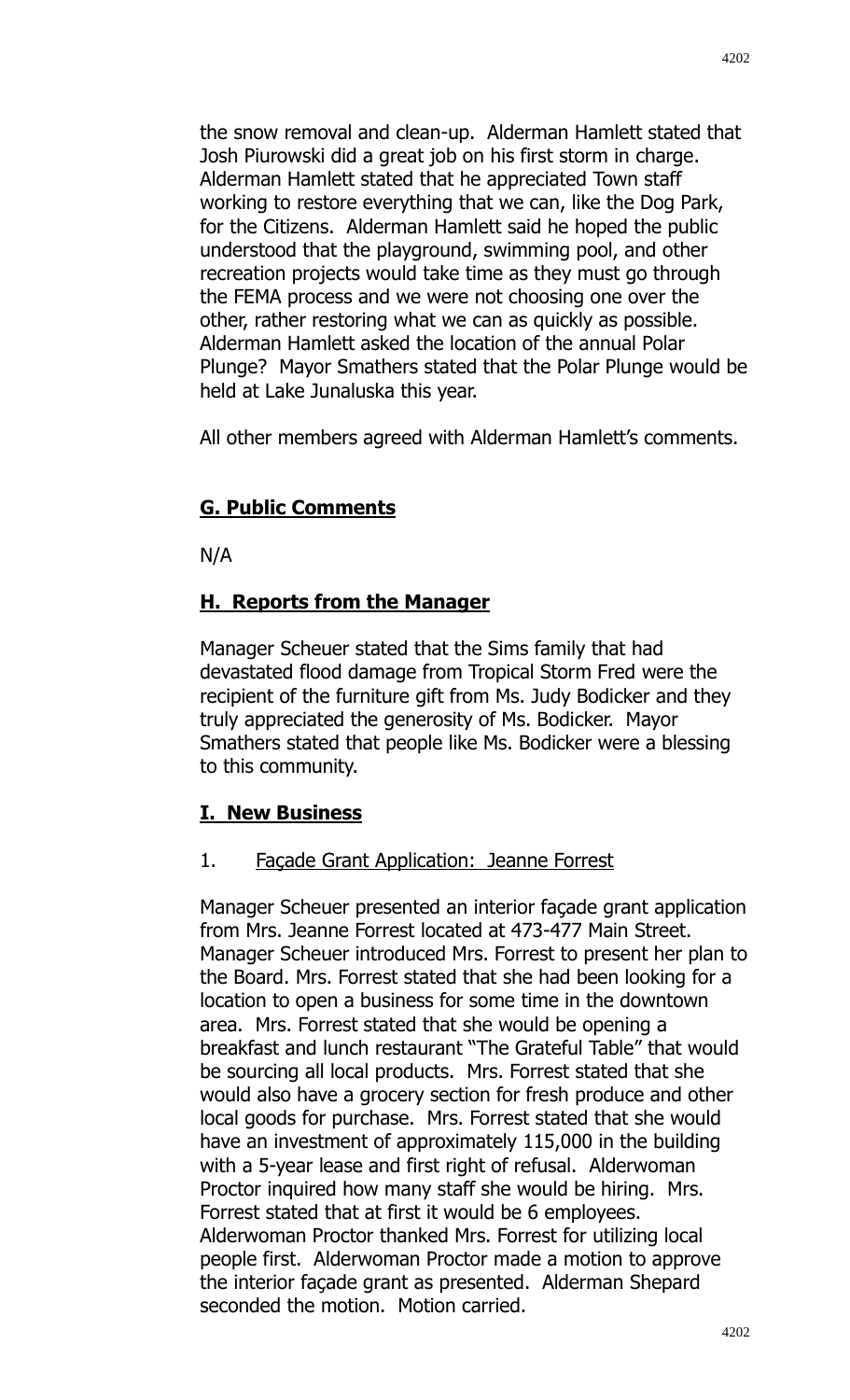#### 2. Temporary Town Hall Contract

Manager Scheuer reported to the Board he would like permission to advertise electronically to obtain sealed bids for the temporary modular trailers that would be used for the temporary housing for administration and police until a permanent place could be determined. The electronic advertisement would be Facebook, website, etc. to be able to move quicker in the bidding process, 3 sealed bids would still be required. Alderwoman Proctor made a motion to approve the electronic advertising for the temporary housing (modular units) of administration and police department. Alderwoman Mull seconded the motion. Motion carried.

#### 3. Work-Session

Manager Scheuer explained to the Board that he would go through a power point presentation of items that were mentioned by the Board members as well as recommendations for the Board to consider during the budgeting process. Manager Scheuer stated that the Board members were welcome to interrupt and ask questions at any point for discussion or clarification. Manager Scheuer started off by stating that that the Town had suffered devasting damage to infrastructure, equipment, and automobiles during Tropical Storm Fred and it was a long process working with FEMA to help restore the Town better than before the storm. Manager Scheuer stated that the good news was tax collections was at 93% with a year end date goal of 99%. The re-evaluation increase year to date revenue is \$219,952.80 and sales tax revenue is up \$73,000 through November 2021 and this helps off set the monies that must be spent to operate and mitigate the storm damage as even with the most flood coverage that we can carry, numerous items will not be covered by insurance. Hopefully FEMA and the State will help to offset some of this. It is a long process, and we must continue to operate in the meantime. The Town has been fortunate to receive numerous grants for projects that were in the process before the storm so a lot of exciting new growth will be visible but will not impact the budget. Manager Scheuer stated that Infrastructure was very important to the Board as well as staff and to date Powell Bill funding was used to pave streets (Edgewood Dr, Cross St, Old Pisgah Dr, Holtzclaw, Rhoda, and Kimberly Dr) and portion of streets in the amount of \$288,506. Manager Scheuer stated that this gives you an idea of the cost of paving. The Town typically receives around \$160,00 a year in Powell Bill monies and of that \$100,000 goes to salt, equipment, gravel, and sealing. This leaves approximately \$60,000 for paving which does not go very far. Manager Scheuer updated the Board on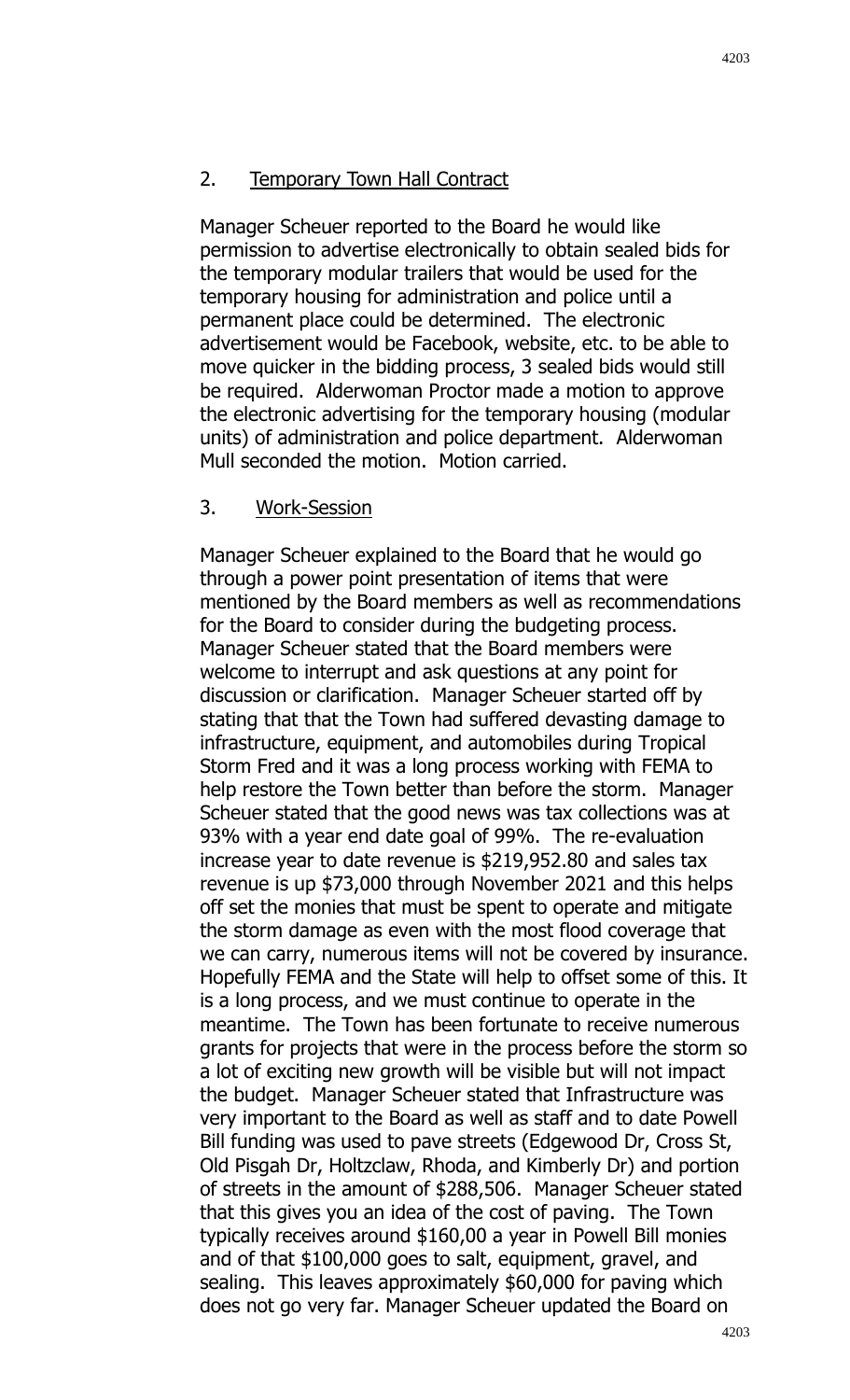Chestnut Mountain Park. The Park is set to open the end of April and will be a great economic driver for Canton and Haywood County that was done by grant money, private fund raising, and the major land gift from Southern Appalachian Conservancy. The other phases of the park will begin soon also with grant monies. Manager Scheuer stated that the Town has been extremely blessed with such a gift and was excited to open the park. Manager Scheuer reported that the Splash pad would be started in the next month or so weather permitting and would be open this summer along with the addition of shade sails, park furniture, and landscaping that has already been purchased and paid for before the storm hit and by several grants the Town had received. Manager Scheuer expressed how the Town was fortunate to have such good people as employees and shared numerous promotions that have been within the organization from employees that had excelled and expressed interest in moving into key roles. Manager Scheuer reminded the Board that the Fire Department had a brand-new state of the art fire engine paid with monies from the American Rescue Plan. Manager Scheuer reported that the Champion Credit Union Aquatics Center clean up had begun and a specialized pool company would be coming in to assist with the draining and cleaning of the pool. The pool is hopefully going to be ready to open the end of May, with that said town staff is doing all the work that can be completed so as FEMA releases the project, we will be ready to begin. Manager Scheuer reported that the Dog Park was in the process of being graded and ready for fencing as soon a FEMA released the project.

Manager Scheuer talked about the rebuild of Town Infrastructures. Town Hall, Police Department, Fire Department are the main priority to either rebuild, relocated, or retrofit existing buildings. Manager Scheuer stated that the Armory and Colonial Theatre would be the next priority with Camp Hope and the Museum being last to restore. This would be based on revenue generating and most used structures taking top priority. Manager Scheuer reported that a lot of monies had been allocated from the state to help with Water and Sewer infrastructure and it would help with the ability to upgrade the filtration system to be able to produce more water and allow for any potential growth. Manager Scheuer went over a chart of FEMA projects and the amounts and percentage of completion to the Board, elaborating that it was certainly massive. Manager Scheuer made the Board aware that a new police fleet would need to be in the new budget for 22-23, stating that it was important to give our officers the equipment that they needed to be safe and do their jobs effectively. Manager Scheuer stated that he wanted to upgrade the playground to an All-Abilities playground and was currently working with the Kiwanis Club and other clubs, businesses, and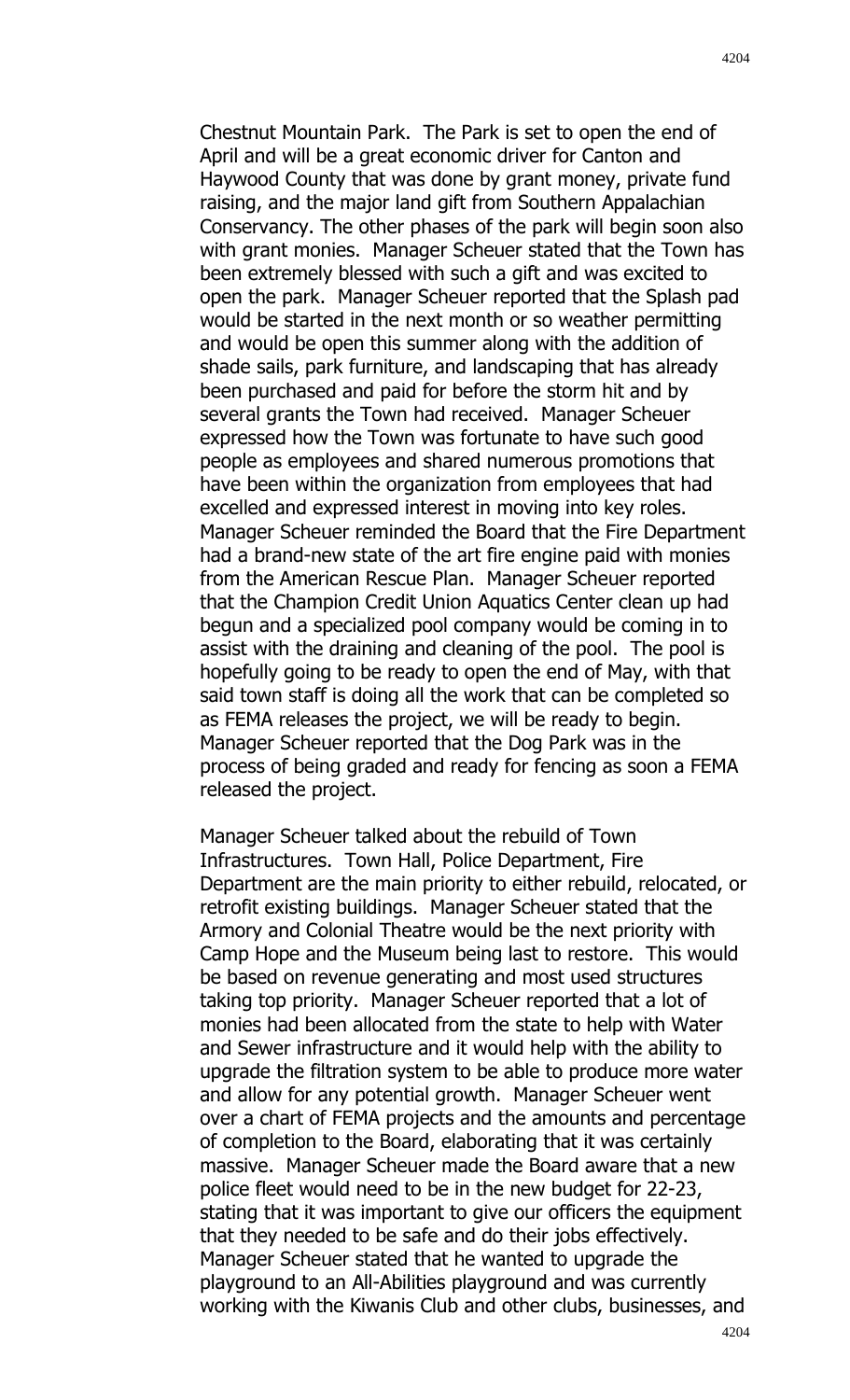sponsors to help bring this to fruition as the playground would not be covered by FEMA or insurance. Finance Officer Natalie Walker stated that it was important to start planning for the new budget and she had several items that was important to the Board, however, explained she wanted to give them examples so that they could put it into perspective. Finance Officer Walker explained that in this current fiscal year the paving projects that were implemented cost \$288,506 dollars leaving a balance of 50,000 in that department. This would be utilized for salt and snow equipment repair etc. for the rest of this fiscal year. The State typically awards the Town with approximately \$160,000 a year for Powell Bill of which around \$100,00 was used for gravel, sealing, sidewalks, salt, sand, and equipment. She stated that in Fiscal year 22 we paved 14, 409 square yards which is less than a mile depleting the reserve Powell Bill money. In short, you cannot do a lot of paving with approximately \$75,000 that is left in the fund. The Board has asked several things of staff to prepare for what if we purchased certain items, do we have the funds, if not, how do we achieve the goal? Finance Officer Walker stated that one way would be to implement the unpopular vehicle tax that would add \$30 per resident per vehicle that would go exclusively to street maintenance. This would generate approximately \$120,000 a year to add to the approximate \$75,000 in Powell Bill. This would allow you to pave a certain yardage of streets a year. Finance Officer Walker reported that almost all municipalities in the State implemented this tax ranging in fee but \$30 was the maximum and would allow the largest impact on street maintenance. Manager Scheuer remarked that this would be at the Board's pleasure although, reminding them at the last public hearing the opponents stated that if the Powell Bill money was spent down then they would not have an issue to the tax with it being exclusively for street maintenance. Manager Scheuer stated that this was an issue for the Board to think about and decide if this was an option. Manager Scheuer reminded the Board that Labor Day was scheduled with Diamond Rio this year keeping the same schedule as before for entertainers, however, with the loss of revenue and the constant drain on monies from the flood, staff proposed for their consideration to charge for both day of Labor Day as well as allow alcohol sales and maintain a percentage of the profits. The fee would be \$10 per day or \$15 for both. Manager Scheuer remarked that you could not go to any other music concert that inexpensively. Assistant Manger Stinnett updated the Board that Balsam Range was on hold by the production team in conjunction with Mike Drudge production Manager for Balsam Range with the first right of refusal from last year being the scheduled act retired and Balsam was slated by staff for the following year. The discussion of contract fees etc. was in the process. Assistant Manager Stinnett stated that she was happy to have them back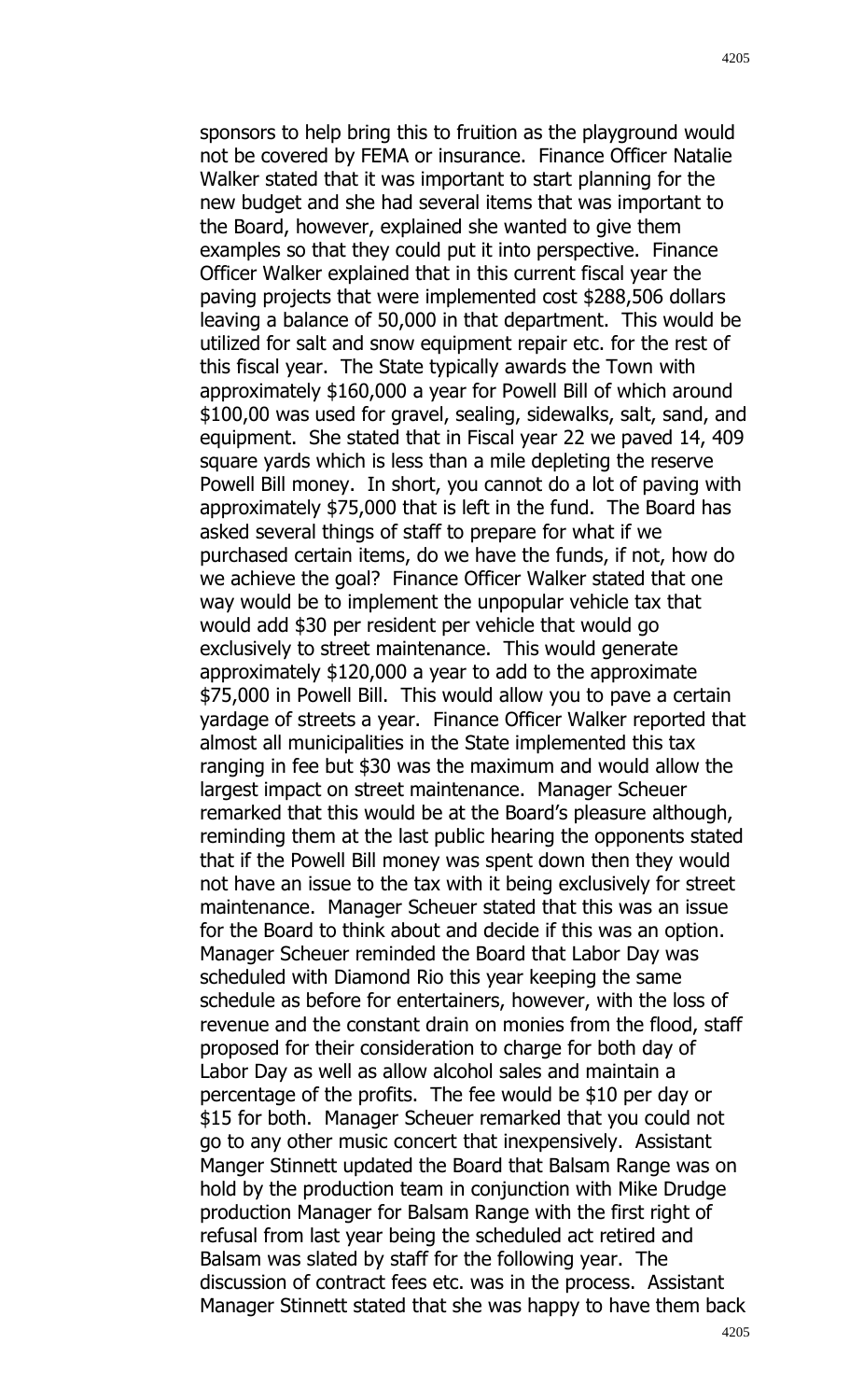in the line-up stating that everyone also appreciated the donation they gave to the flood victims fund last fall. Assistant Manager Stinnett then moved on to discuss the Christmas Tree and decorations. Ms. Stinnett gave the Board examples of the tree that the Board wanted to construct in Sorrells Park. The 26-foot plain tree with light would cost approximately \$28,000 dollars, if you added the commercial garland on the bridges, snowflakes on the power poles, and lights across the Main St, it would cost around \$85,000. If the Board chose the bright, life like, animated tree that they wished to have as focal point it would cost approximately \$50,000 dollars. If you did everything as presented it was an approximate cost of \$115,000 dollars. Assistant Manager Stinnett stated that the Board might consider starting with one item per budget year until they achieved the desired look. Unfortunately, commercial decorations are pricey and with the current circumstances of Town infrastructure it is probably the most logical decision to scale back. Manager Scheuer reported that the last topic was one of the most important, the staff. Without the staff and retaining staff the services can not be provided at the highest level in the area. Manager Scheuer stated that he would like to see two new positions in the water, two positions in the street department, and a new planner. Manager Scheuer reminded the Board that over the years positions had been cut or not replaced after retirement, however with the continued growth he felt that it was necessary to have enough staff to provide the services that was expected. Also, Manager Scheuer asked the Board to consider a 1% to 3% cost of living to all full-time employees, the 1,000 Christmas bonus, possible merit raise from \$0.50 to \$3.00 based on evaluations, and continued 100 percent medical, dental, vision, short term, and life insurance for employees as well as board members, and develop departmental career paths. Manager Scheuer concluded by saying that the goal was to build back better with major town wide improvements and take care of and retain our employees.

The Board discussed the options presented and asked the Manager to schedule another work-session to include the department heads for any questions and input. The Board also asked for a separate work-session to discuss and explore future uses for the Armory and Theatre. The Board thanked staff for a 20,000-foot ideal look as well as a more practical option. The Board remarked that they would love to have it all but, understood that being good stewards of taxpayer dollars would require a conservative yet progressive compromise and had faith in the Finance Officer and Managers to put together a responsible budget for their consideration.